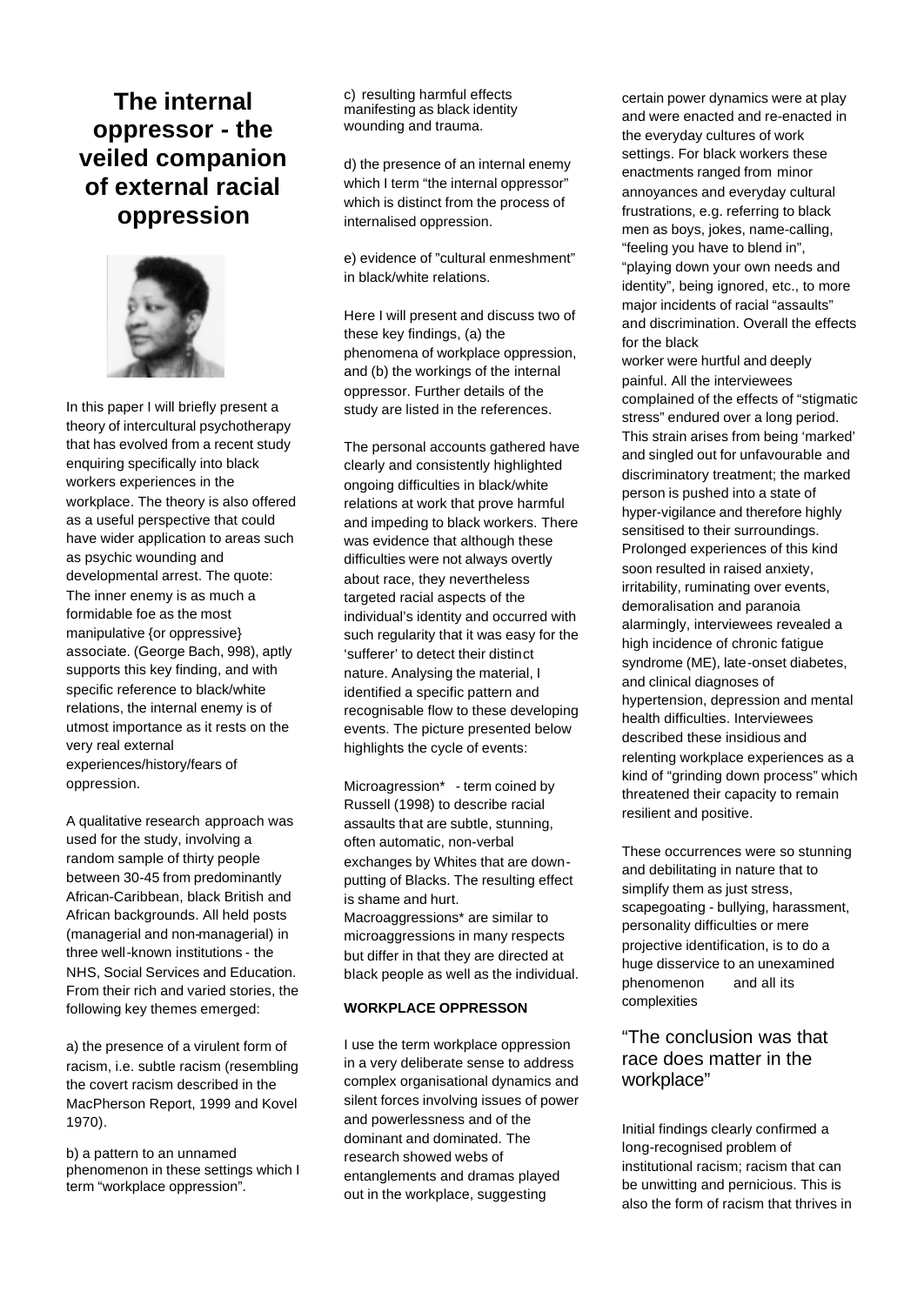traditional work cultures bolstered by majority values which support "the way we do things round here". Such cultures shape interpersonal relations, routine practices and procedures in ways where black and minority ethnic individuals feel marginalized and excluded. The conclusion was that race does matter in the workplace. However in spite of its wide-scale difficulties, subtle racism in particular seems unrecognised as a real problem in Britain. The situation is different in the US, where this pernicious process was given public credibility in 1997 by President Bill Clinton's acknowledgement of its presence and harm:

*Racism… is not confined to acts of physical violence... Every day {black people} and other minorities are forced to endure quiet acts of racism bigoted remarks…job discrimination... These may not harm the body, but… it does violence to their souls. We must stand against such quiet hatred just as surely as we condemn acts of physical violence." (Russell, 1998)*

Within organisations that represent a microcosm of our society, it is known that black and other minority ethnic groups easily become containers for projected, unwanted and negative feelings from the other (Obholzer and Roberts, 1999; Shur, 1994). The three institutions highlighted in this study are workplaces where staff are expected to continually hold anxieties and impulses evoked by people who are needy and vulnerable. Within such milieus, the projection, reintrojection and splitting of primitive initialised object-relations can easily predominate and be evacuated into and displaced unto perceived lesser others and also sustained by the process of attributing 'lesser' values to others. Black and other minority ethnic workers are convenient vessels in this sense, and the perceived 'lesser' others. Those taking part in the study voiced repeatedly that they seldom felt held and supported in their organisations and by management With specific regard to race matters lack of holding can be seen as institutional structures consciously and unconsciously colluding, legitimising and disguising enactments of dehumanisation, splitting and omnipotence.

In the circumstances described, it is clear that the resulting psychic pain from this unheeded dimension of black/white relations cannot simply be endlessly absorbed without deep damage to the individual's positive feelings and hopefulness about themselves.

A subsequent key finding from the study suggests that within these processes of projective-identification (Klein, 964), aspects of black people's internal trauma may "hook" onto and into elements of external racial oppression, thus setting a complex scene for the re-enactment of oppression in the workplace. The erosion of physical and internal wellbeing undermines black workers to the extent that they enact the injustice they experience. This can be seen as (and I think often is) attempts to 'get fair treatment', or move from the position of 'object' i.e. the container for negative projections, to proper 'subjects'. However as these behaviours tend to bring a negative attention, such re-enactments unwittingly feed into a confirmation of racist assumptions and notions of black people being difficult, aggressive, angry, threatening, and having difficulties with authority.

#### **THE INTERNAL OPPRESSOR**

The external and interpersonal dynamics discussed so far portray only two dimensions of the triangulated phenomenon of workplace oppression. The third and most disregarded area raises important issues for what the "sufferer" might also bring to the situation. This was a secondary finding from the study, principally borne out by the language of the interviewees.

Particularly striking was the way in which interviewees described their experiences; my attention was drawn to a set of familiar, recurring phrases, themes, identifications, preoccupations, metaphors and other

symbolic language, venting anger, frustration and recounting feelings of abject despair and depression. Examples of such language are as follows:

- I. "people will always see your colour first and personality second"
- 2. "no matter how hard you try to succeed, people will always want to beat you down"
- 3. "white people will never get accustomed to nor comfortable with a black person in a position of power"
- 4. "we always have to work twice even three times - as hard to get to where we want or be on par with the white man"
- 5. "we don't seem able to come together and sustain anything good as black people"

Examples of comments that linked the past to the present were:

I. "this is modern day slavery" 2. "white management still want to keep black workers in chains"

Scrutiny and analysis of this language pattern suggested that powerful memory imprints from the legacy of a painful historical past were marked, and re-opened with the occurrence of oppressive workplace practices. It seemed that the inescapable past, although perhaps chronologically distant, was still present enough to be creating a persistent post-traumatic syndrome. Segregation and apartheid are current memories of lived experiences for many people, the presence of more oppressive memories is not distant. The influence of this third element sugges ted the presence of the internal oppressor.

The 'internal oppressor' (a noun), as distinct from internalised oppression (a process), is an aspect of the Self carried through the generations, historical and intergenerational 'baggage". I use the term baggage in this context to describe that which we as black people carry unwillingly and not a chosen possession. Much has been written about internalised oppression, Lipsky (1987), Lorde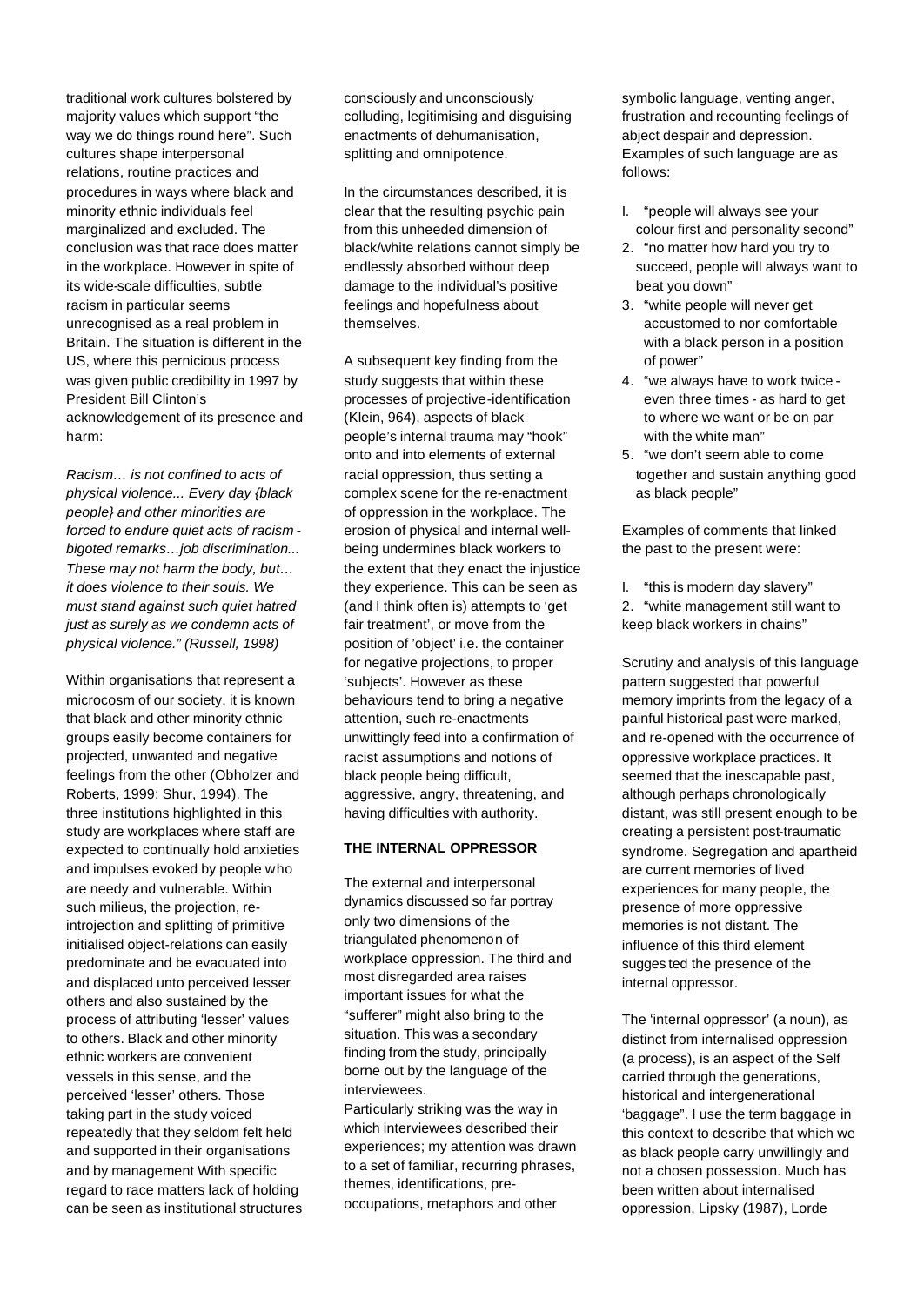(1984), hooks (1995), Freire (1970), which is the process of absorbing the values and beliefs of the oppressor and coming to believe that the stereotypes and misinformation about one's group is true (or partly true). Such a process can lead to low selfesteem, self-hate, the disowning of one's group, and other complex defensive behaviours in relation to one's group. Only a few, (Alleyne, 2004; Lorde, 1984) however have dealt specifically with the concept of the oppressor within ourselves - the internal oppressor and black identity development.

Prejudices, projections, intergenerational wounds and the vicissitudes from our historical past are all aspects of this inner tyrant the internal oppressor They are kept alive through the transgenerational transmission of trauma alongside these aspects of the internal oppressor are other factors such as our narcissistic injuries, our personal unresolved difficulties featuring power and domination, and those difficult and painful experiences unresolved within our family dynamics. The nature of the internal oppressor appears to be the sum total of these characteristics which rests in the shadow of the self. The overarching backdrop of a post-slavery/postcolonial context and the "baggage" of black people's internalised oppression from these historical experiences seem to play a crucial part in shaping our pre-transference relationship and attachment to the white other The clear picture being created is one combined of the past and present, as well as internal and external factors being inextricably linked and fused. Fusion of the historical past with one's present functioning can lead to forms of codependence which I refer to as cultural enmeshment In brief, the concept of enmeshment with particular reference to black/white relations, is a key theory to understanding complex issues relating to black identity development, trauma and resilience and the work of repairing and healing.

## **IMPLICATIONS FOR PRACTICE**

A central theme in psychotherapy is dealing with issues of identity, part of which should be our history and collective development which extends across generations. Questions such as, Who am I? Where do I come from? What influences have marked me? What have I developed for myself that is independent of the collective? Would all seem necessary and important when confronting the inner tyrant - the internal oppressor?

Psychotherapeutic management of emotional and psychological issues connected with workplace oppression will require a deep understanding of cultural identity trauma and the human condition in all its complexities. Central is the need to acknowledge the effects of silent, subtle dynamics of racism and its potential to hurt, harm and even damage profoundly. Awareness of the vestiges of a historical colonial past and the likelihood of such a history being carried around as cultural 'baggage' with a recurring post-traumatic effect is key, and a conceptual understanding of the potential for such 'baggage' to be enacted and re-enacted in group situations such as "caring organisations" is crucial

The therapist working towards being more culturally competent will also need a clear understanding of vital issues pertaining to power and powerlessness and the complex ways these factors are heightened in traditional hierarchical systems. Attention to the areas presented in this paper could enable practitioners to respond more effectively to problems of trauma and black identity wounding. An inclusive approach which holds together the external, interpersonal and internal dimensions of this problem, could prove effective in helping clients/patients to tune out latent rage and castrate the internal oppressor Such work could also help clients/patients reframe (not forget) their relationship with their past, which is a necessary ontological task to fully heal, and restore a state of grace (fulfilment, unimpededness and

elevation). It would be true to say that a reflexive identity will only begin at the point where unconsciousness identifications and fixation with aspects of one's history cease. This statement is pertinent to both sides of the black/white divide. However, as my research clearly confirms the prevalence of subtle racism and its harmful effects to many, I will turn to Paolo Freire (1970) to reiterate why this important topic is a matter for all disciplines (including psychotherapy) that deal with concerns of the human condition. In discussing change in the oppressed and oppressor Freire names three key points; (a) oppression dehumanises both parties; (b) the oppressor who is himself dehumanised because he dehumanizes others, will try to hang onto his power and dehumanising practices; (c) as a consequence, the oppressed has to lead the struggle for a fuller humanity for both. The latter is an important goal much impeded by the function of the internal oppressor

In my experience, the significance of the issues raised in this paper is either missed, undermined, colluded with or reacted to with indifference in the psychotherapy world. The potential import of such material is not then given its rightful place in this milieu. However it is important at the same time not to overvalue such material nor assume that all black people are damaged by the inescapable fact of living with racism in their midst The task of the therapist is to be able to distinguish between the different issues raised by the client/patient and facilitate the work of separation and healing where this material might apply in the bigger picture of their difficulties. Although this paper has focussed primarily on a study of the experiences of a specific racial group i.e. black people, its findings may also apply and be of value to other minority ethic groups whose experience of societal prejudice and discrimination are similar or problematic.

\* The term black is used throughout this paper to represent all peoples with known African heritage.